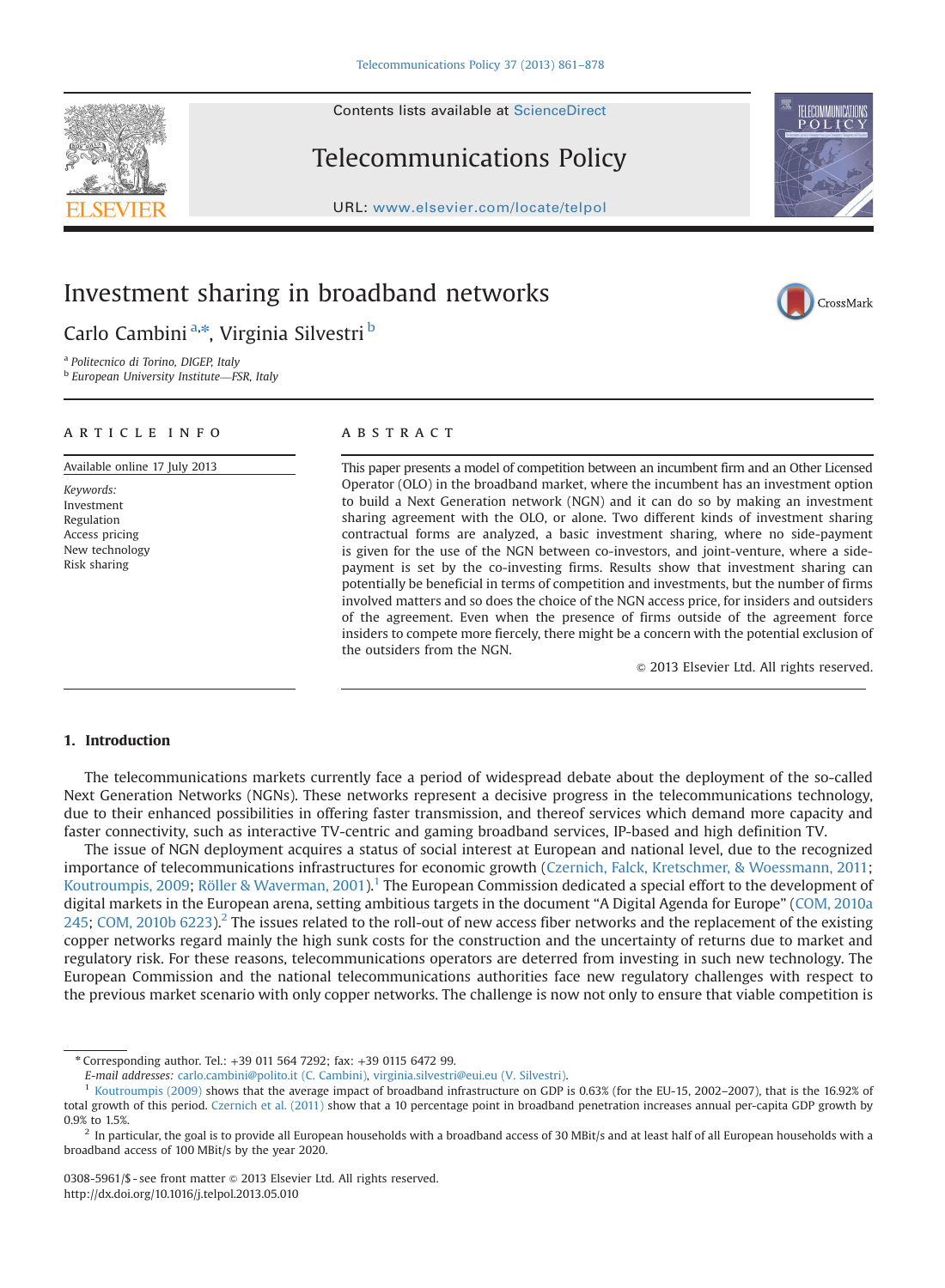working in the market, but also that conditions are such that investment incentives are stimulated. The classic trade-off between static efficiency and dynamic efficiency emerges.

Much of the debate on supply side policies focuses on what kind of access regulation should be set for the NGN and the rules regarding co-investment agreements between firms [\(Bourreau, Cambini, & Hoernig, 2012a;](#page--1-0) [Bourreau, Cambini,](#page--1-0) & [Hoernig, 2012b](#page--1-0)). In fact, given the market and regulatory risks and the extensive investment requirements for the NGN rollout, the opportunities of cooperative joint investments have recently become a prominent topic of discussion. Such coinvestments are believed to possibly be a solution to the asymmetric risk allocation, which slows down the NGN roll-out, and to the financial constraints faced by firms. The discussion over co-investment agreements regards their effective superiority in terms of social outcomes and what rules for such agreements should be set to avoid potential anticompetitive consequences or, more generally, to maximize their social benefit. To this aim, a special attention must be devoted to the access conditions between partners: compensations mechanisms, exchange of information, nondiscrimination clauses. It is also important to consider what is the number of players in the market compared to what is the number of co-investment partners.<sup>3</sup> European national authorities are adjusting their regulatory frameworks to include provisions regarding such co-investment agreements between telecommunications operators to avoid inefficient investment duplications and at the same time potential anticompetitive consequences from cooperation between firms. One of the most sophisticated set of rules in this respect is represented by the French regulation. In France, in the "high-density areas", the regulatory authorities have set the following procedure for the NGN roll-out: (i) the initiator should first identify which other market operators are interested in co-funding the NGN investment; (ii) if no other firms participated in the investment effort, the investing firm is forced to give access at "reasonable and non-discriminatory condition"; (iii) if at least one other firm participated in the investment effort, they are forced to give access to late entrants, but the access price should be inclusive of a "risk premium" ([Arcep, 2009;](#page--1-0) [Bourreau, Cambini,](#page--1-0) [& Hoerning, 2010](#page--1-0)).

A thorough analysis of these relevant factors regarding co-investment agreements for the NGN roll-out is still missing in the economic literature on regulation and investment in telecommunications; this paper aims at filling this gap.

Existing papers address the impact of access regulation on NGN investment in different perspectives (see for a survey, [Cambini and Jiang, 2009\)](#page--1-0).<sup>4</sup> [Nitsche and Wiethaus \(2011\)](#page--1-0) compare different regulatory regimes regarding the effects on investment incentives, the competition intensity and the resulting consumer surplus in a two-stage Cournot model with two firms, a vertically integrated incumbent and an access seeking entrant, in a context with demand uncertainty. Risk sharing is one of the regimes they look at in their analysis, but it is considered in a reduced-form fashion, in which the two co-investing firms share the cost of the investment and then do not have to make any further side payment for the use of the NGN. However, they conclude that risk sharing can be particularly beneficial both in terms of investment incentives and consumer welfare. [Cambini and Silvestri \(2012\)](#page--1-0) use a similar model to [Nitsche and Wiethaus \(2011\),](#page--1-0) but analyze a dynamic framework with vertically differentiated firms. The paper extends the previous analysis and finds similar results regarding the potential benefits of risk sharing agreements. [Nitsche and Wiethaus \(2010\)](#page--1-0) also wrote a White Paper that contains a discussion over possible extensions of their basic model, and an overview of the results when considering alternative approaches to risk sharing. In particular, they focus on different compensation mechanisms between the co-investing firms, each time considering separately: the presence of asymmetry between co-investing firms (market share asymmetry or risk commitment asymmetry); the presence of outsiders without access to the agreement; and the effect of changing the number of outsiders and insiders to the agreement on the final outcome of the model. Interestingly, [Nitsche and Wiethaus](#page--1-0) [\(2010\)](#page--1-0) also consider the potentially depressing effect on NGN investment incentives of a non-margin squeeze obligation, in case the investment turned out to be unsuccessful, while the other relevant papers assume no regulation at retail level. However, their discussion does not contain any analytical solution and the chance to have outsiders with access to the NGN is only discussed, because their model could not give an insightful numerical solution to the case.

Among the vast literature on network investment and regulation in telecommunications, there are few papers addressing directly the effect of different forms of co-investment agreements. [Inderst and Peitz \(2012\)](#page--1-0) analyze the role of different contract types and access regulation on innovation and competition in NGN investment. In their model, an incumbent and an alternative operator (other licensed operator—OLO hereafter) can possibly invest in building a NGN, cooperatively or on a stand-alone fashion. They show that access contracts signed after the investment deployment lead less often to the duplication of investment and a wider roll-out, compared to a market where it is not possible to sign access contracts. In comparison to such ex post contracts, contracts signed before the investment deployment lead to an even wider roll-out and to a less frequent duplication of investments. However, both types of contracts can be used to dampen competition. [Bender \(2011\)](#page--1-0) examines a model inspired by [Nitsche and Wiethaus \(2011\)](#page--1-0) but in a framework with horizontal product differentiation with price competition between an investing and an access seeking firm. In a context of uncertainty about the success of the NGN, he compares regulatory regimes with symmetric and asymmetric risk allocation, where the firms always have the opportunity to cooperate and jointly roll-out the NGN. Notably, he also analyses whether the firms are willing to cooperate in the investment deployment, as they cannot be forced to do so by regulatory authorities. However, he does not look into the different possible forms of compensation schemes for the use of NGN in the co-investment

<sup>&</sup>lt;sup>3</sup> All of these factors are examined related to their impact in terms of potential anti-competitive behavior of the partner firms in the Report on Co-investment Agreements published by [BEREC \(2012\).](#page--1-0)

<sup>4</sup> Additional papers recently analyze how access rules affect the migration from an old "copper" to a new NGN infrastructure. See for example [Brito,](#page--1-0) [Pereira, and Vareda \(2010\)](#page--1-0) and [Bourreau, Cambini, and Do](#page--1-0)ğan (2012).